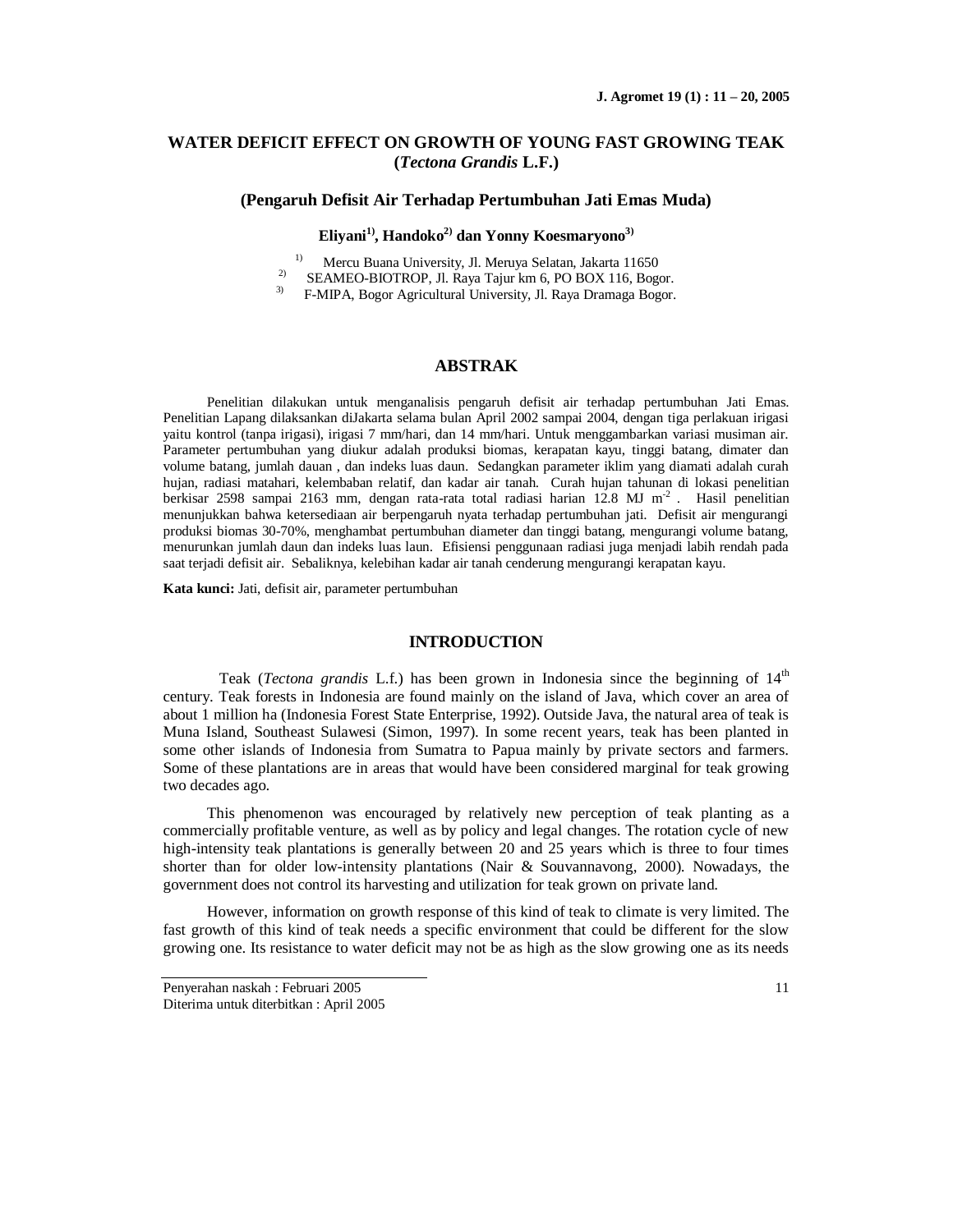### **Eliyani,** *et al.*

much water to cover its fast growth particularly in the early period of growth. This experiment was intended to analyze the effects of water deficit to the growth of young fast growing teak.

## **METHOD**

Four months old 'Golden teak' seedlings derived from tissue culture were planted on 19 April 2002, two weeks after soil tillage, in the Experimental Field of Mercu Buana University (MBU), Jakarta. Before planting, the seedling poly-bags were put into a solution of 2 g  $1<sup>-1</sup>$  Dithane M-45 as a first prevention of pest.

Planting pits of 40 x 40 x 40 cm were dug out and spaced at 2.5 x 2 m. Two days after soil tillage, 5.4 t ha<sup>-1</sup> of lime was applied to increase soil pH from 5.4 to 6. Chicken manure (1.5 ton ha<sup>-1</sup> <sup>1</sup>) was applied one week after soil tillage. One week after planting, mineral tablet fertilizer with the dose of 40 g per plant consisting of N 20%, P 10%, K 15%, Mg 4%, Ca 8%, and S 3% was applied.

The experiment was employing completely randomized block design with three treatments and three replications. The treatments were three levels of irrigation, *i.e.*: without irrigation (treatment A), irrigation with 7 mm day<sup>-1</sup> (treatment B) and irrigation with 14 mm day<sup>-1</sup> (treatment C). The treatments B and C were applied when rainfall was less than 7 mm day<sup>-1</sup> and 14 mm day<sup>-1</sup>, respectively. The irrigation treatments were applied for ten months since one week after planting.

The total number of plants was 81. Three plants per plot were labeled for measuring plant growth variables using a non-destructive. Growth variables such as stem diameter and height, leaf number and area were observed every week. The non-destructive measurements were continued until two years after planting.

Biomass production and wood density were determined by cutting one representative plant per plot every two months. Sample plants then were separated into leaves, stems and roots and oven-dried until the weight was constant. Woody parts were coated with paraffin wax and their volume measured by displacement of water.

Soil physical and chemical properties were analyzed in the Soil Laboratory of SEAMEO-BIOTROP Bogor. Undisturbed soil samples were taken before planting for five layers from  $0 - 100$ cm, the depth of each layer was 20 cm. Disturbed soil samples for chemical analysis were taken from 0 - 30 cm soil depth. Soil water content for each treatment was measured using gravimetric method every two weeks.

The climate variables observed in the field were rainfall using observatorium and solar radiation using solarimeter above and below plant canopy. The other climate variables data were taken from Climatological Station of Pondok Betung, Tangerang, located at around 9 km from the research field of MBU Jakarta. The analysis of variance was done using General Linear Model and second order test using contrast ortogonal of Systat version 5.0.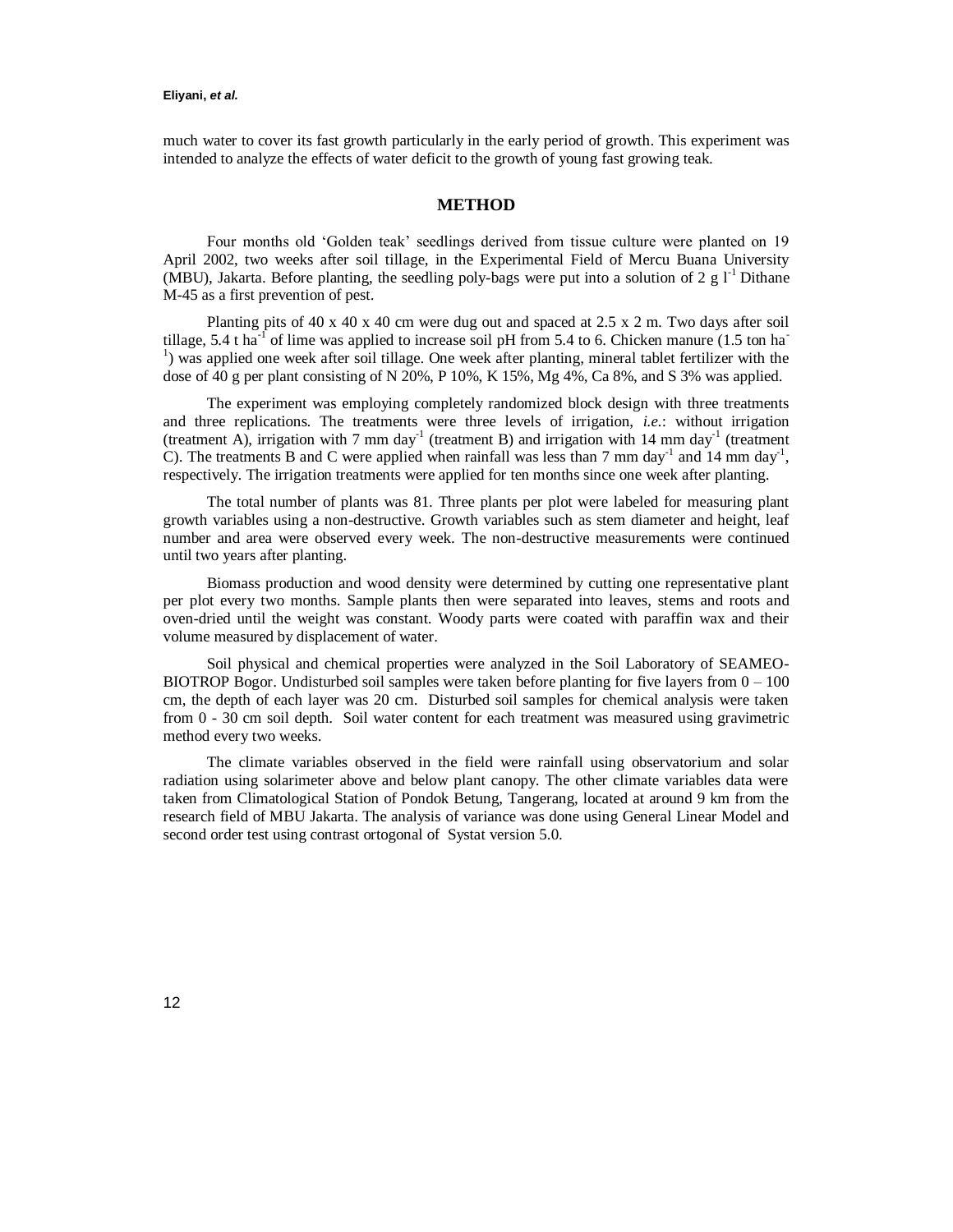#### **RESULT AND DISCUSSION**

#### **Climate condition during experiment**

The daily rainfall pattern during the research period is presented in Figure 1. The annual rainfall of the experiment site was 2598 mm in 2002 and 2163 mm in 2003 with a distinct wet and dry season. In the year 2002 the relative dry period began in the first decade of August and lasted until the first decade of November whereas in 2003 it began in the last decade of May and lasted until the first decade of September. The relative dry period was assessed using the criteria from the Office of Meteorology and Geophysics Indonesia, is if the rainfall for a decade is less than 50 mm then followed by the next decade. Other environmental conditions seemed to be appropriate for teak. The daily average air temperature was relatively constant at about  $28.0 \pm 1.1^{\circ}$ C, while the daily maximum and minimum air temperatures, which were at about  $33.2 + 1.6^{\circ}$ C and  $24.1 + 0.8^{\circ}$ C, respectively. The daily average relative humidity was at about  $77 \pm 7$  % and the average daily cumulative solar radiation was at about  $12.8 \pm 3.6$  MJ m<sup>-2</sup>.



Figure 1. The daily rainfall pattern during observation period.

According to soil physical analysis, the soil water availability, that is the soil water content in the range of field capacity and permanent wilting point, was low at about of 3.60% (fraction by volume) in the lowest layer to 5.76% in the upper layer. The clay content reached up to 80% with the total pore space was at about 50%. The fast and slow drainage pores were lower in the upper layer compared to the lower layer because historically, the soil has been disturbed as the sub-soil was put above the topsoil. The soil permeability was also low at about 1.12 cm hour<sup>-1</sup>.

The soil water content in the evaporative layer, based on the measurement using the gravimetric method, is lower compared to the lower layer as can be seen in Figure 2. The soil bulk density was at about 1.3  $\text{g cm}^{-3}$ . The value is in the range of developed mineral soil. The value was relatively uniform from upper to lower layers; therefore we assume that root penetration was not inhibited.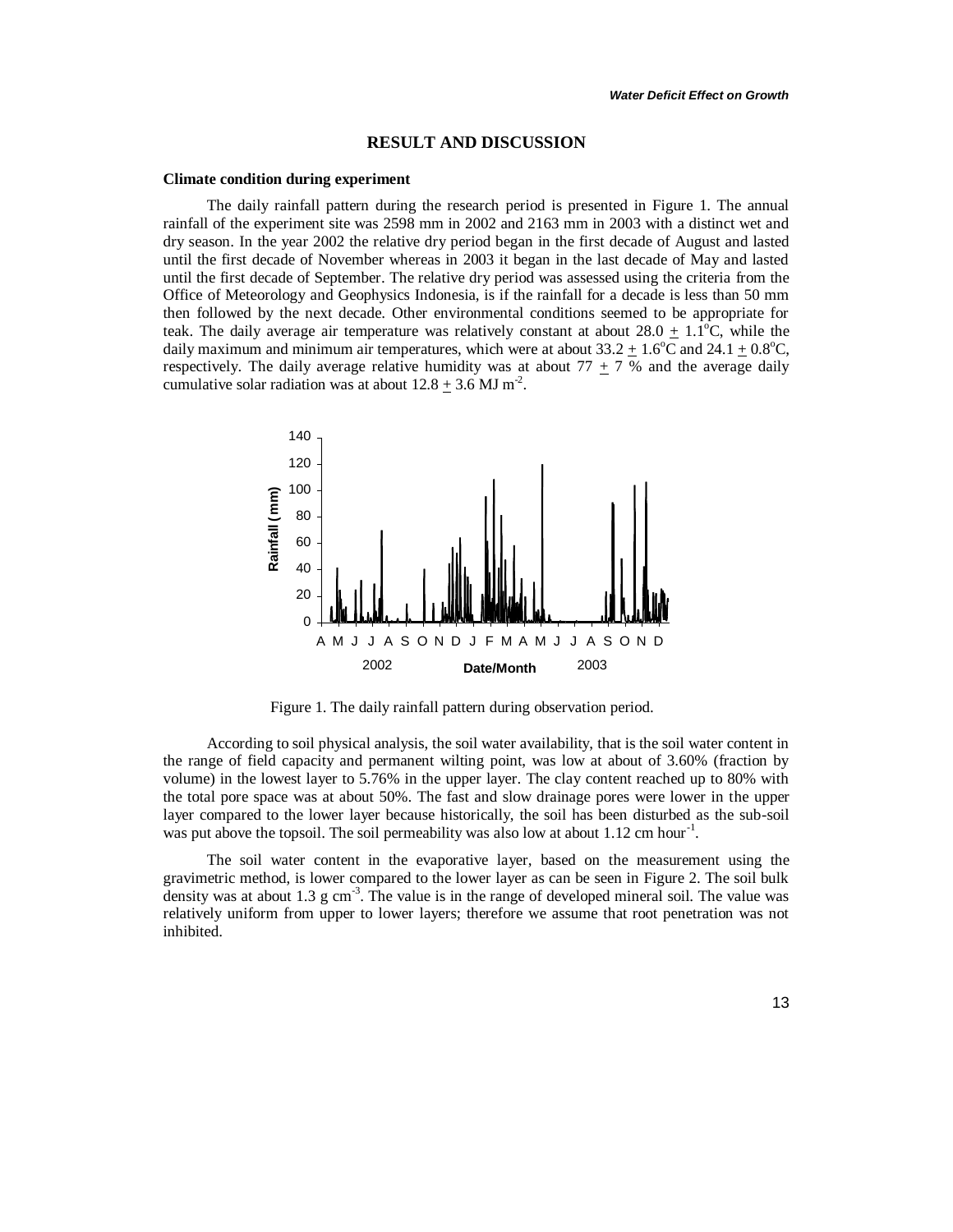#### **Eliyani,** *et al.*

The soil was relatively fertile as the base saturation was at about 73% and the C/N ratio was at about 6.8. The soil salinity was low and the soil pH was about 5.4, which was normal for Indonesian soil but low for teak.



Figure 2. The fluctuation of soil water content of: (a) evaporative layer and (b) lower layer.

## **Plant Growth**

### *Biomass Production, Stem Diameter and Height*

The non-irrigated plants (treatment A) produced lower biomass as compared to the irrigated treatment: at about 70% of treatment B and 50% of treatment C on the average. In the dry period, the biomass of treatment A was at about 50% of treatment B and 30% of treatment C. The dynamics of biomass growth are presented in Figure 3, which shows that the growth was slowly in the first two months and relatively constant in the dry period (105 – 206 days after planting/DAP) for treatment A.



Fig. 3. The growth dynamics total biomass of each treatment.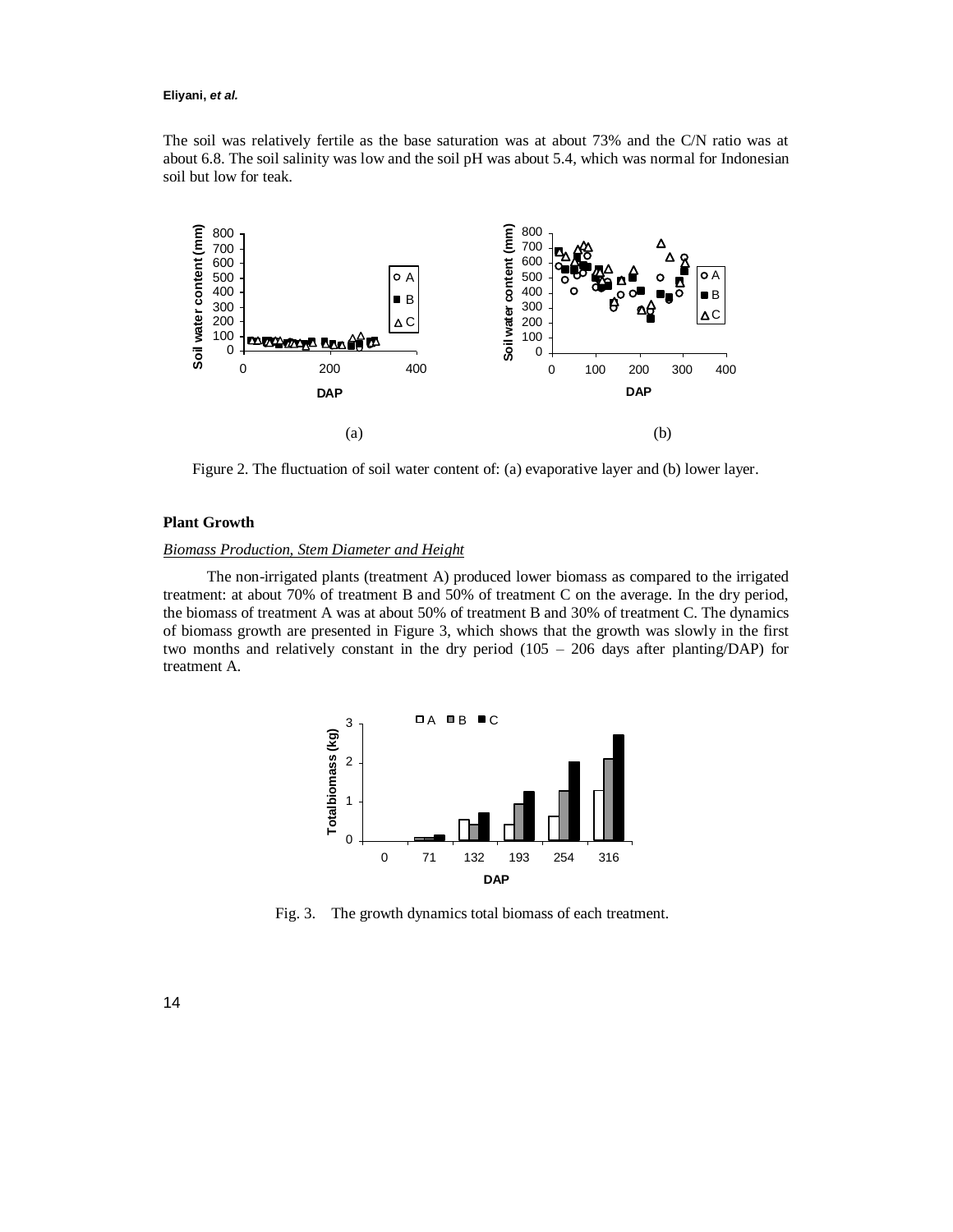The dynamics of biomass growth pattern were almost similar to the dynamics of stem diameter and height growth pattern. All the variables show that the irrigation supports a better growth. Higher stem height and diameter of the irrigated plants means higher stem volume compared to the non-irrigated plants as volume proportional to diameter and height.

At 294 DAP, *i.e.* the last time of the irrigation application, the stem height was significantly different between all treatments while stem diameter at 5 cm from soil surface was significantly different between the irrigated and the non-irrigated plants. Until 616 DAP (almost two years after planting), the stem height was not different significantly among treatments while stem diameter was significantly different between the non-irrigated and the irrigated plants. The stem height and diameter of seedlings were not significantly different among treatments as shown in Table 1.

| Treatment | Stem height (m)  |                  |                | Stem diameter (cm) |                  |                  |
|-----------|------------------|------------------|----------------|--------------------|------------------|------------------|
|           | $0$ DAP          | 294              | 616            | $0$ DAP            | 294              | 616              |
|           |                  | DAP              | DAP            |                    | DAP              | DAP              |
|           | $0.08(0.13)^{a}$ | $2.54(0.13)^{a}$ | $4.00(0.19)^a$ | $0.35(0.20)^a$     | $4.64(0.22)^{a}$ | $5.95(0.27)^{a}$ |
|           | $0.08(0.13)^{a}$ | $2.76(0.13)^{b}$ | $4.26(0.19)^a$ | $0.37(0.20)^a$     | $6.16(0.22)^{b}$ | $6.76(0.27)^{b}$ |
|           | $0.09(0.13)^{a}$ | $3.23(0.13)^c$   | $4.75(0.19)^a$ | $0.31(0.20)^a$     | $6.90(0.22)^{b}$ | $7.54(0.27)^{o}$ |

Table 1. The stem height and diameter at 294 and 616 DAP in each treatment

Remarks: numbers in the brackets are standard error; lower case letters in the same column show the level of difference between treatments; number that is followed by the same letter is not significantly different.

#### Leaf Area Index

The irrigated plants had higher LAI and leaf number as compared to the non-irrigated plants. Leaf number and LAI for seedlings were not significantly different among treatments. However, at 294 DAP, total leaf number was significantly different between the non-irrigated plants and irrigated plants as is presented in Table 2. Standing leaf area index was also higher in the irrigated plants as compared to the non-irrigated plants, even during dry period the difference was significant.

Table 2. Total leaf number and LAI of seedlings and 294 DAP for each treatment.

| <b>Treatment</b> | <b>Seedlings</b> |                    | 294 DAP          |                  |  |
|------------------|------------------|--------------------|------------------|------------------|--|
|                  | Leaf Number      | LAI                | Leaf Number      | LAI              |  |
|                  | $5(0.80)^{a}$    | $0.013(0.002)^{a}$ | $55.1(2.17)^{a}$ | $6.15(0.47)^{a}$ |  |
|                  | $5(0.80)^a$      | $0.017(0.002)^{a}$ | $68.9(2.17)^{b}$ | $6.76(0.47)^t$   |  |
|                  | $5(0.80)^{a}$    | $0.016(0.002)^{4}$ | $72.9(2.17)^{o}$ | 8.42(0.47)       |  |

Remarks: numbers in the brackets are standard error; lower case letters in the same column show the level of difference between treatments; number that is followed by the same letter is not significantly different.

### Light Use Efficiency

Higher water input lead to a higher light use efficiency  $(\epsilon)$  with the highest value in the treatment C, *i.e.* 0.0003 kg/MJ as can be seen in Fig. 4. Light use efficiency is the slope of the relationship between produced dry mass (dW) and intercepted radiation. In this study, we supposed that all of the intercepted radiation  $(Q_{\text{int}})$  was used to produce dry mass. Average  $Q_{\text{int}}$  was about 20% of total radiation.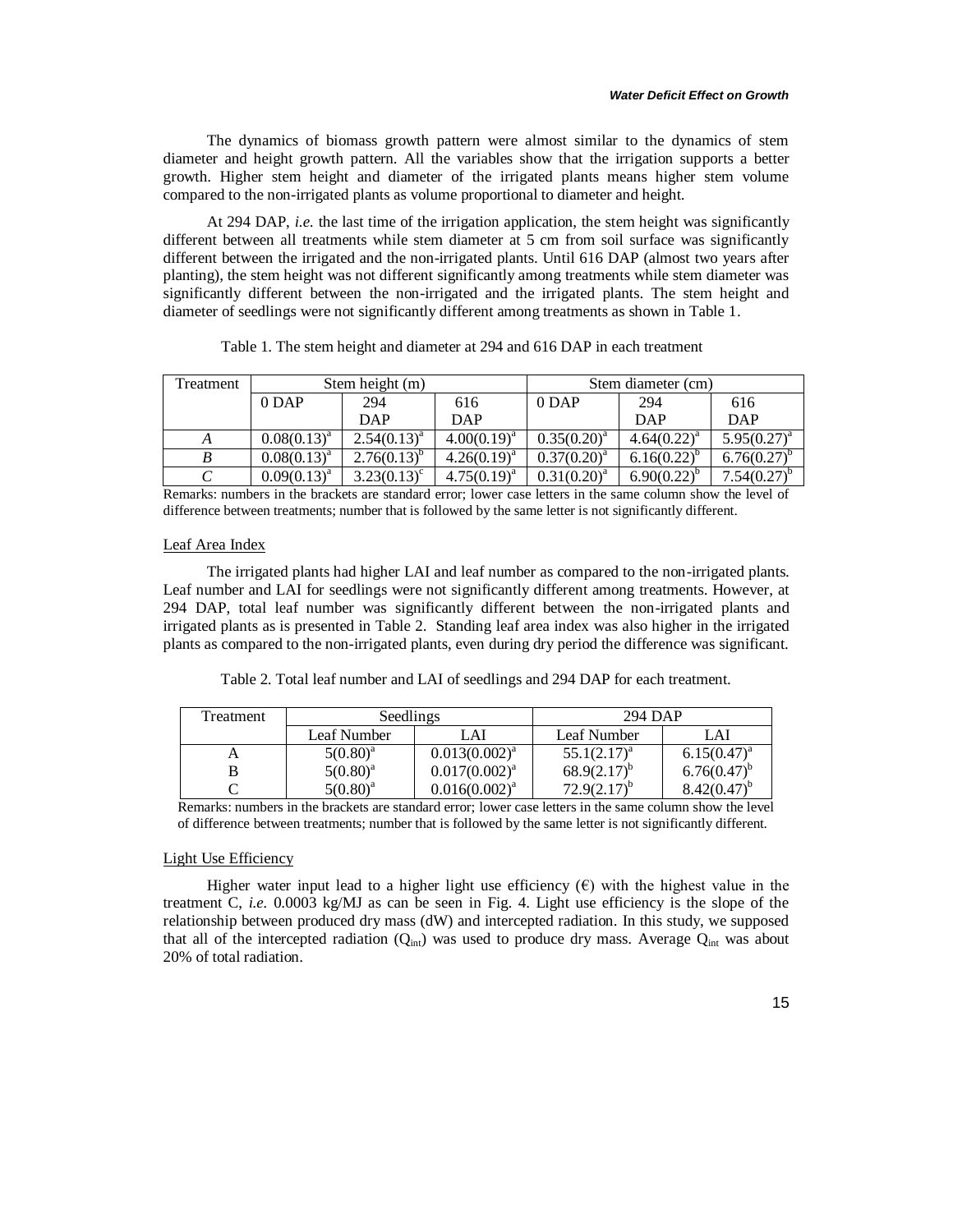

Figure 4. Light use efficiency of treatment: (A) control, (B) 7 mm day<sup>-1</sup> and (C) 14 mm day<sup>-1</sup>.

## Wood Density

The average wood density for treatment A, B and C were around 0.71 gcm<sup>-3</sup> ( $\pm$ 0.10), 0.67 gcm<sup>-3</sup> ( $\pm$ 0.06) and 0.60 g cm<sup>-3</sup> ( $\pm$ 0.09), respectively. The data was calculated for the measurements since 132 DAP to 316 DAP in each treatment. The wood density for all treatments is presented in Table 3.

Table 3. The wood density of each treatment from 0 to 316 DAP

| Treatment | Wood density (g cm <sup>-3)</sup> |         |         |         |  |  |
|-----------|-----------------------------------|---------|---------|---------|--|--|
|           | 132 DAP                           | 193 DAP | 254 DAP | 316 DAP |  |  |
|           | 0.85                              | 0.75    | 0.61    | 0.70    |  |  |
|           | 0.71                              | 0.77    | 0.61    | 0.62    |  |  |
|           | 0.53                              | በ 76    | 0.53    | በ 57    |  |  |

## Other Effects of Water Deficit

The other effects of water deficit were found in treatment A. Five months after the end of irrigation, 30% of plants in treatment A were bent, 3.7% in treatment B and 0% in treatment C. At the same date of observation, four plants in treatment A were attacked by stem borers while plants of other treatments were not. Treatment A had two missing plants due to wilting.

### **Discussion**

#### *Biomass Production*

The overall rainfall conditions seemed to be favorable for teak. Teak grows much better in areas with a rainfall of 1250 to 3750 mm per year (Simon, 1997), provided that there is a significant difference between dry and wet seasons leading to about 3 to 6 dry months a year (Indonesia Forest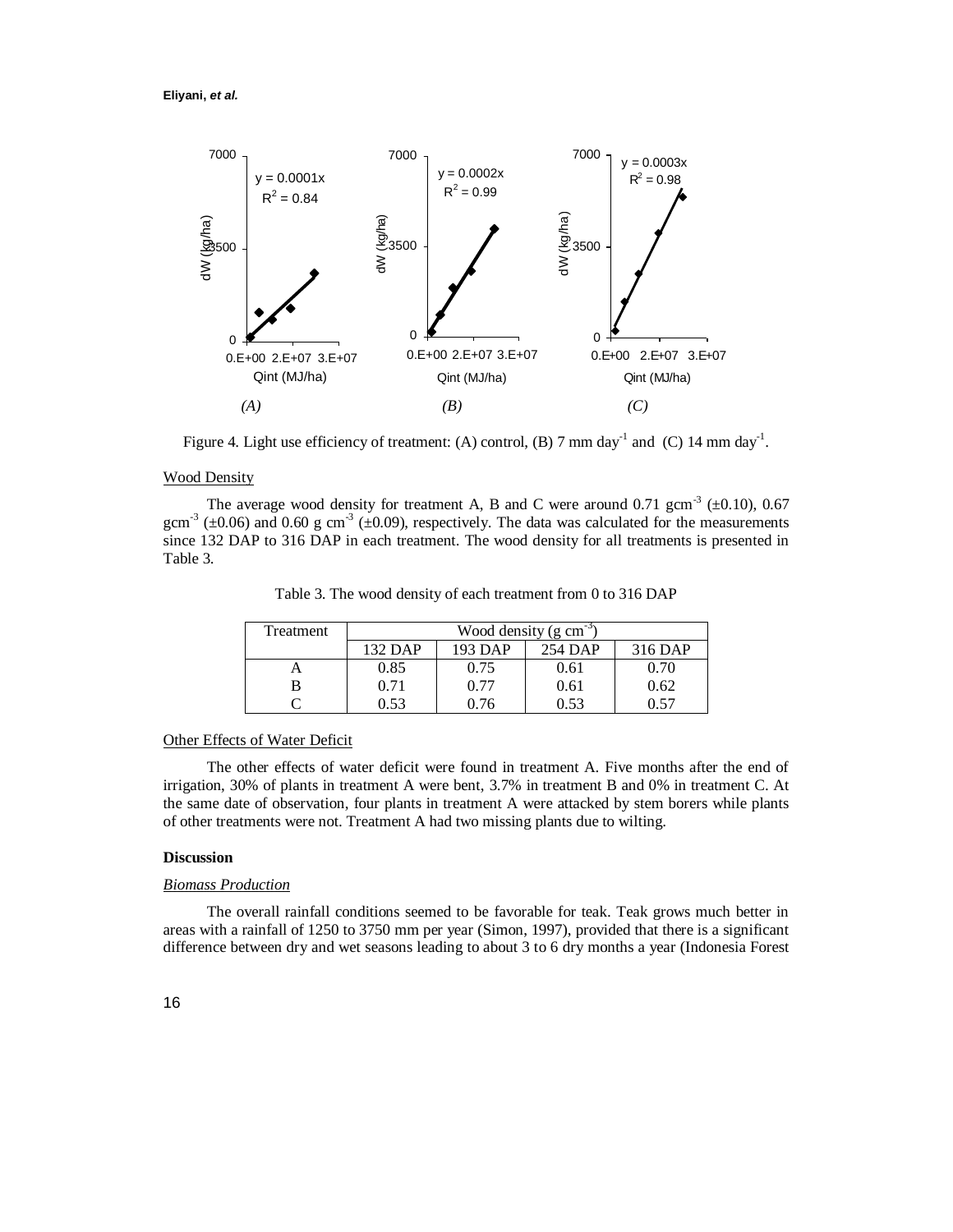State Enterprise, 1992). However, the non-irrigated plants (treatment A) produced low biomass as compared to the irrigated treatments. In dry period, the biomass of treatment A was lower compared to wet period. This shows that the non-irrigated plants suffered from water deficiency stress. In 2002, the rainfall in dry period was only 75.9 mm and in 2003 only 38.7 mm. Dryness was aggregated by low soil water holding capacity and permeability.

The results of this study showed that although some references such as Simon (1997) or Indonesia Forest State Enterprise (1992) report that teak prefer the area with a distinct wet and dry seasons, but the season should not be too dry when there is a low soil moisture reserve. The study could not show exactly the range of teak water need but it indicated if the water input is at about the potential rate of evapotranspiration, teak will be in the optimum growth with a good wood density such as the plants in treatment B.

The biomass production of the irrigated plants was higher compared to the non-irrigated plants because of higher light use efficiency, leaf area index, and water availability.

# *Stem Diameter and Height*

As the xylem constitutes almost all of the wood (Nobel, 1991), the stem diameter depends on the formation of the xylem, which is affected by water availability. Tomazello & da Silva Cardoso (1999) found that the differentiation and formation of the xylem cells of teak took place when temperature, rainfall and photoperiod started to increase. Pumijumnong (1999) also found that the radial growth of teak is mainly driven by precipitation. Nobel (1991) stated that trees from wet tropics may have no annual growth rings. This study showed that higher water input led to larger stem diameter. After almost two years of growth, the stem diameter of the irrigated plants was different significantly than of the non-irrigated plants.

The stem diameter slightly decreased during the dry period especially for treatment A. The plants store some water in stem, which can temporarily supply the water for transpiration (Lambers, Chapin III, & Pons, 1998). Teak has a shallow root system therefore a large diameter makes the plant stronger to the wind.

Stem height is sometimes used to estimate site index because stem height is not sensitive to tree density as found for *Cordia alliodora* (Hummel, 2000). This research showed that stem height is sensitive to water availability because it is a function of leaf emergence. Eliyani (2004) showed that leaf emergence was inhibited in dry period for the non-irrigated plants. Therefore, the irrigated plants were higher than the non-irrigated plants because they had a higher leaf number. When the irrigation ended, the stem height of treatment B and C was not significantly different to the stem height of treatment A. At that time, all treatments received the same amount of water input.

### *Leaf Area*

This study showed that higher water input led to higher foliage area. The non-water stressed plants have higher number of leaves compare to the water stressed one. In dry season, the plants of treatment A were almost bare and left just the six upper leaves while the irrigated plants of treatment B and C had high leaf area.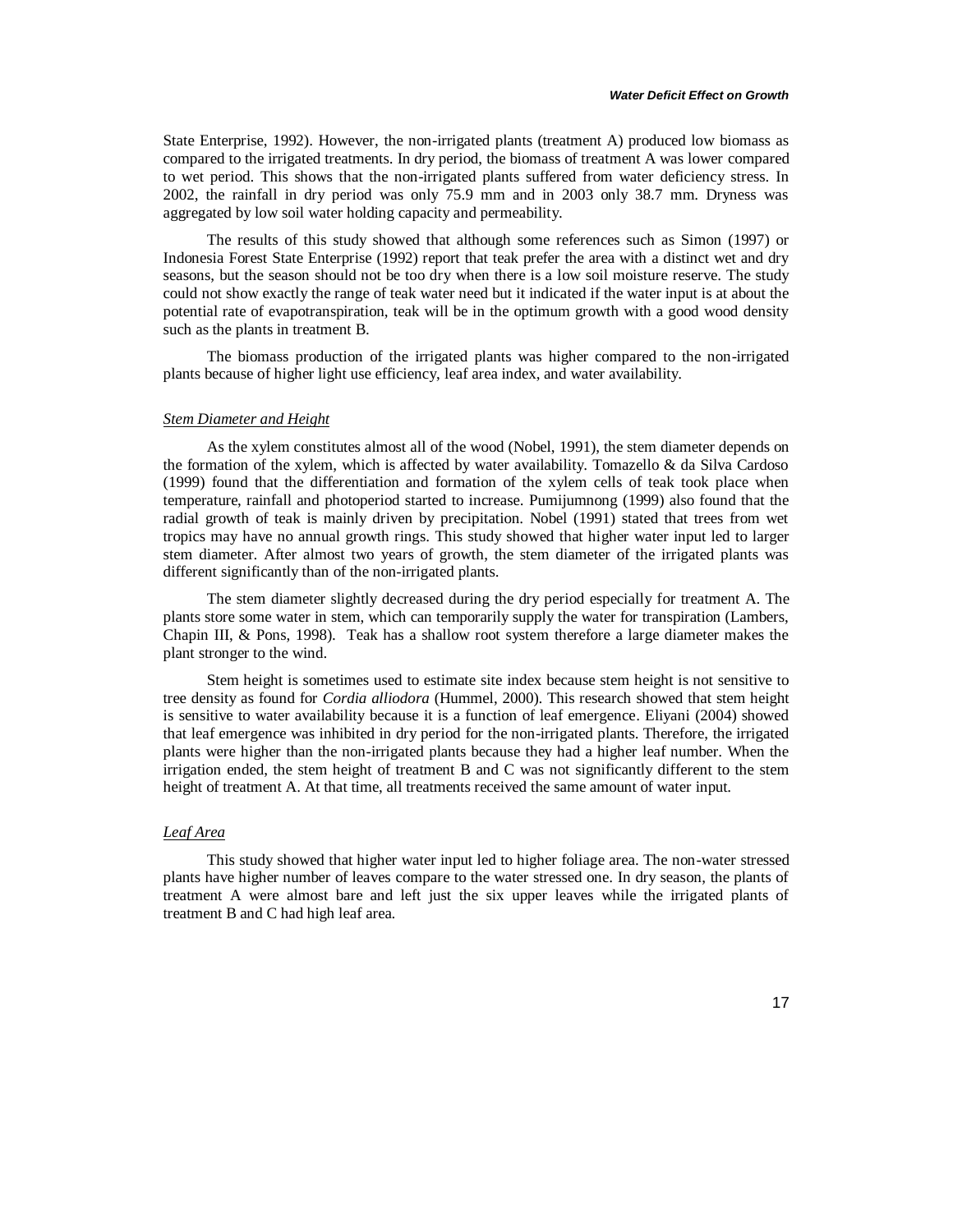#### **Eliyani,** *et al.*

The drought stress such as for the plants in treatment A occur very often in dry season in many areas in the tropics, made teak known as a deciduous tree. The plants shed their leaves periodically every year. In Bangladesh, the plants start shedding their leaves in December or January and the crowns became completely leafless for 3 to 4 weeks in March (Banik, 1992). In Myanmar, teak sheds leaves from November to January and remains leafless from January to March (Kyaw, 2003). However, Simon (1997) found that leaves of teaks did not fall in dry season in the areas with high soil water content.

## *Wood Density*

The results of this study showed that more water input, lower wood density. However, wood density of treatment A was almost similar to the one of treatment B, which was at about 0.7 g  $cm^{-3}$ but higher than of treatment C which was at about 0.6 g  $cm^{-3}$ . Water storage in drought-deciduous trees is reversely related to wood density (Lambers *et al.*, 1998).

The wood density of the trees in all treatments were similar in 193 DAP which was at about 0.75 g cm<sup>-3</sup>, 0.77 g cm<sup>-3</sup>, and 0.76 g cm<sup>-3</sup> for treatment A, B, and C respectively. The harvesting time, *i.e.* October 2002, was after the dry period. The seasonal pattern of wood density in all treatments was also higher in dry period but lower in wet period. In dry period, the plants produced much more dry matter because of higher solar radiation.

The values of wood density found in this research are comparable to the air-dried wood density of 13-year-old fast growing teak from Nilambur India which was at about 0.65 g cm<sup>-3</sup> as presented by Bhat (2000).

#### *Other Effects of Water Deficit*

Water deficit can reduce the economic value of teak because of the irregular stem shape, which is, likely to be permanent. Two years after planting, after facing another wet season, the stem was still bent. Simon (1997) also found the irregular shape of the bole and many branches in the stem in the regions with rainfall of less than  $1250$  mm year<sup>-1</sup>.

There was also an indication that water deficiency stress led the plants to be more susceptible to stem borer. The water stressed plant had a relatively small diameter compared to the non-water stressed plants that led the pest to be easier to bore the stem. Besides, the water-stressed plants in a weak condition therefore it has no sufficient resistance to the pest.

### *Irrigation and Drainage*

The research shows that irrigation is important especially in dry period for young fast growing teak. Irrigation is a common practice in teak silviculture in India but not in Indonesia. Khandwe & Sharma (2003) found that teak under drip irrigation system with an application rate of 2 litre water tree<sup>-1</sup> day<sup>-1</sup> had a better performance over traditional irrigation method of 14 litre water tree<sup>-1</sup> day<sup>-1</sup> at one time or natural forest. Teak plants with drip irrigation had the highest plant height (380 cm), biggest DBH (14.4 cm) with 97% survival after one year, in comparison with traditional irrigation method having a plant height of 165 cm with 5.0 DBH and 74% survival, while natural forest had plant height of 43 cm with 30 % survival.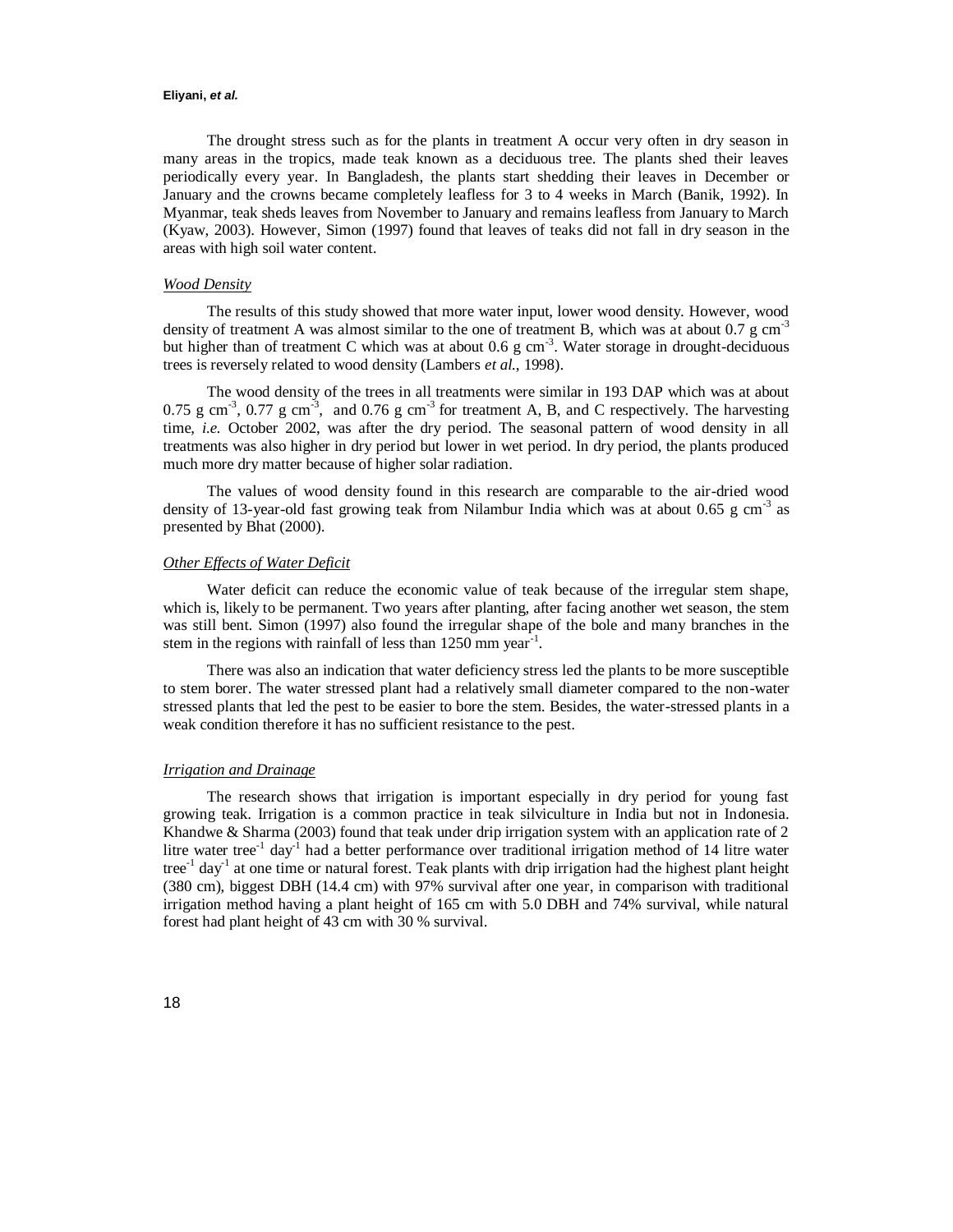As compared to standard Indian teak from Nilambur India, some studies revealed high values for bending and compression strength of irrigated plantation timber from two different states in India. However, when sewage water used for the irrigation, the value of the two quality variables was lower (Bhat, 2000). For wet areas, the research also indicated that appropriate drainage is needed especially in wet season to avoid low wood density.

## **CONCLUSIONS AND RECOMMENDATIONS**

Based on the results, it can be concluded that water can be a limiting factor in the early growth stage of teak. Water deficit can inhibit leaf emergence, reduce biomass production, stem diameter and height, stem volume, light use efficiency, leaf number, and leaf area index even reduce the quality of wood by the irregular stem form, more susceptible to stem borer and lead to a death plant. On the other hand, the excessive of water tends to reduce wood density.

It is important to assure the availability of water in the early growth stage of teak. Distribution of rainfall in a year should be considered in choosing the location for plantations and silvicultural practices. In the area of high rainfall throughout the year, drainage should be good enough to avoid low wood density. During the dry period in a region with a distinct wet and dry season, irrigation is important to be applied.

#### **ACKNOWLEDGEMENT**

We thank to Prof. Rudy C. Tarumingkeng and Dr. Ronald F. Kühne, Mercu Buana University, The Habibie Center, The Ministry of National Education, SEAMEO-BIOTROP Bogor, and Georg-August Universität Göttingen, Germany and DAAD for supporting this research.

# **REFERENCES**

- Banik, R.L. 1992. Teak in Bangladesh. In : Henry Wood (Ed.), Teak in Asia, Proc. The China/ESCAP/FAO Regional Seminar on Research and Development of Teak held at Guangzhou, China, 19-27 March, 1991. Asian Development Bank, United Nations Development Programme, CAB International, Food and Agriculture of the United Nations. Bangkok. pp. 1-10.
- Bhat, K.M. 2000. Timber quality of teak from managed tropical plantations with special reference to Indian plantations. Bois et Forêts 263(1): 6-16.
- Eliyani. 2004. Process Based Modelling of Growth and Carbon Sequestration of Young Teak (*Tectona grandis* L.f.). Dissertation. School of Post Graduate, Bogor Agricultural University. Bogor.
- Hummel, S. 2000. Height, diameter and crown dimensions of *Cordia alliodora* associated with tree density. For. Ecol. Manage. 127: 31-40.